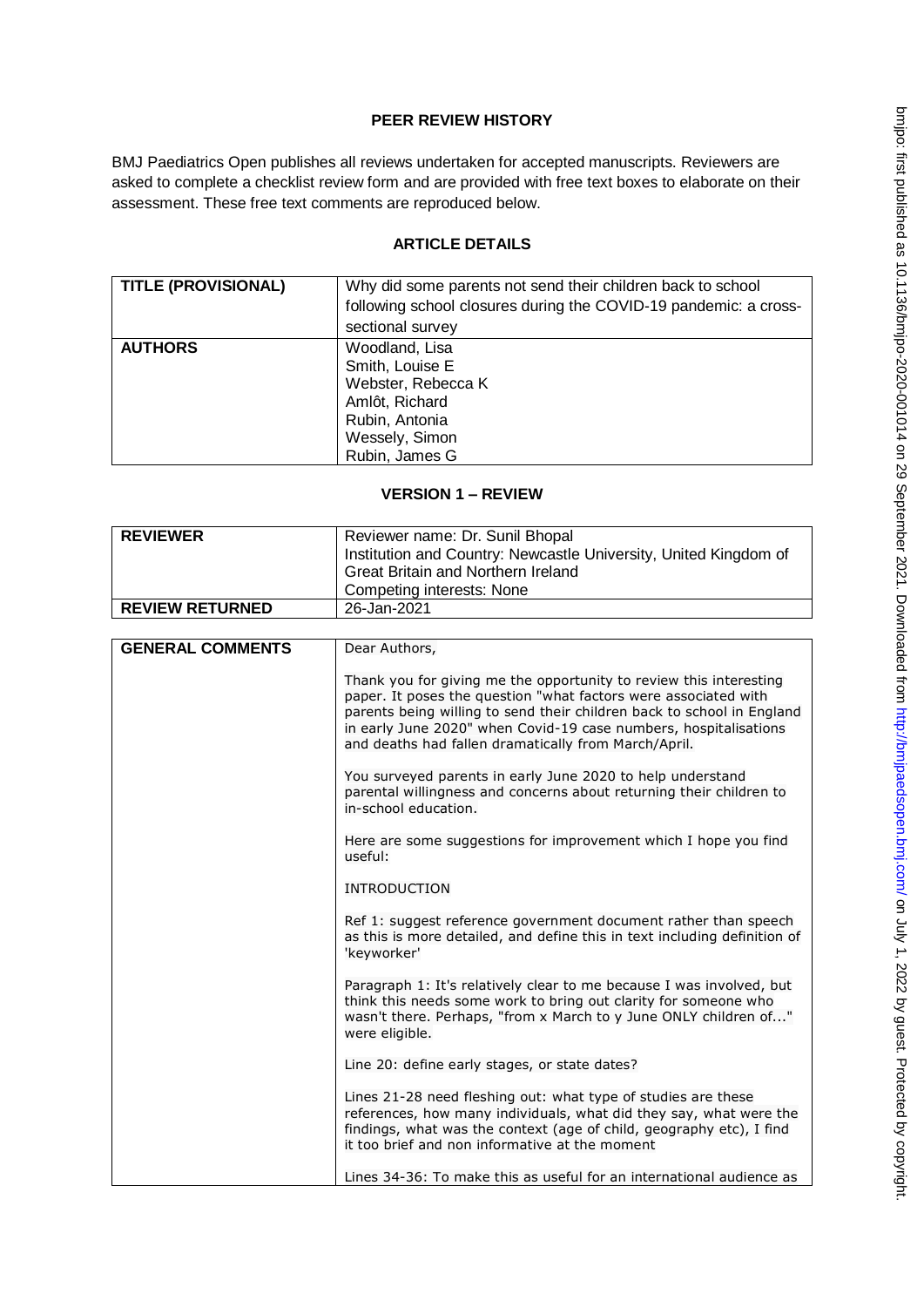| possible suggest naming ages again                                                                                                                                                                                                                                                                                                                                                  |
|-------------------------------------------------------------------------------------------------------------------------------------------------------------------------------------------------------------------------------------------------------------------------------------------------------------------------------------------------------------------------------------|
| <b>METHODS</b>                                                                                                                                                                                                                                                                                                                                                                      |
| Line 44: can you explain 'commissioned' here, i.e you didn't do the<br>survey?                                                                                                                                                                                                                                                                                                      |
| Line 51: who is BMG?                                                                                                                                                                                                                                                                                                                                                                |
| Line 58: Suggest referencing rationale for rejecting 'straightlining'<br>for those unfamiliar with this                                                                                                                                                                                                                                                                             |
| Line 59: "This left" could be rephrased                                                                                                                                                                                                                                                                                                                                             |
| Line 59-60 "Monitored by the panel to" - think need to spell out<br>the aim first, i.e to get a sample representative of UK population<br>with respect to x, y, z and then explain the method of doing so                                                                                                                                                                           |
| Page 6, line 9: I am not sure about this wording "earned points from<br>the research panel" - not clear to me what a 'research panel' is                                                                                                                                                                                                                                            |
| Page 6, line 14: Could you state what participants did first and then<br>if still need to mention pseudorandomly say that afterwards - or just<br>delete? Consider what it adds?                                                                                                                                                                                                    |
| Page 6, lines 18-24: Could you reword for clarity                                                                                                                                                                                                                                                                                                                                   |
| Page 6, line 27: Is this a sub-section? Or do the subheadings e.g<br>personal characteristics fall under the subheading Study Materials?<br>This seems unnecessarily short at present                                                                                                                                                                                               |
| Ethics p6line20 - could add informed consent details here                                                                                                                                                                                                                                                                                                                           |
| NUMBERS OF PARTICIPANTS: this is mentioned in methods<br>p4line51-60 and again in Sample Size Calculation p6line55-59:<br>suggest all of this is consolidated. In methods I suggest you state<br>the intention and in results the actual numbers with reasons for<br>exclusions etc                                                                                                 |
| Sample size calculation: is this a post-hoc power calculation based<br>on numbers recruited, and the results obtained? I suspect not, but it<br>reads like that. I wonder if you might more simply state that a<br>sample of X gives 90% power to calculate a 95%CI for prevalence<br>estimates of X% or similar? You may want to tell us how this was<br>done. See what you think. |
| p7lines 11-13 suggest splitting this sentence up to aid clarity<br>p7line 14 - does this 'only' help here? could this be stated without?<br>p7 lines 11-24: suggest this paragraph needs some work for clarity<br>e.g "the most common reason" leads on from an unrelated sentence                                                                                                  |
| TABLES:                                                                                                                                                                                                                                                                                                                                                                             |
| "Children in schools years" suggest this column header needs<br>renaming<br>In methods it mentions a likert-type scale from strongly dis, to<br>strongly agree - but in the tables % are presented - can you clarify<br>Table 1- Should 'other' be at the bottom of table<br>Is it necessary to list the covid symptoms in the table rows? Would                                    |
| neaten up to remove                                                                                                                                                                                                                                                                                                                                                                 |
| Table headers - suggest this needs rewording to make it stand<br>alone. At present "participant reasons for children eligible for school"<br>doesn't have meaning to me                                                                                                                                                                                                             |
| Tables 1-3: These feel repetitive and it's difficult to read across<br>them to compare answers between groups. I would suggest giving                                                                                                                                                                                                                                               |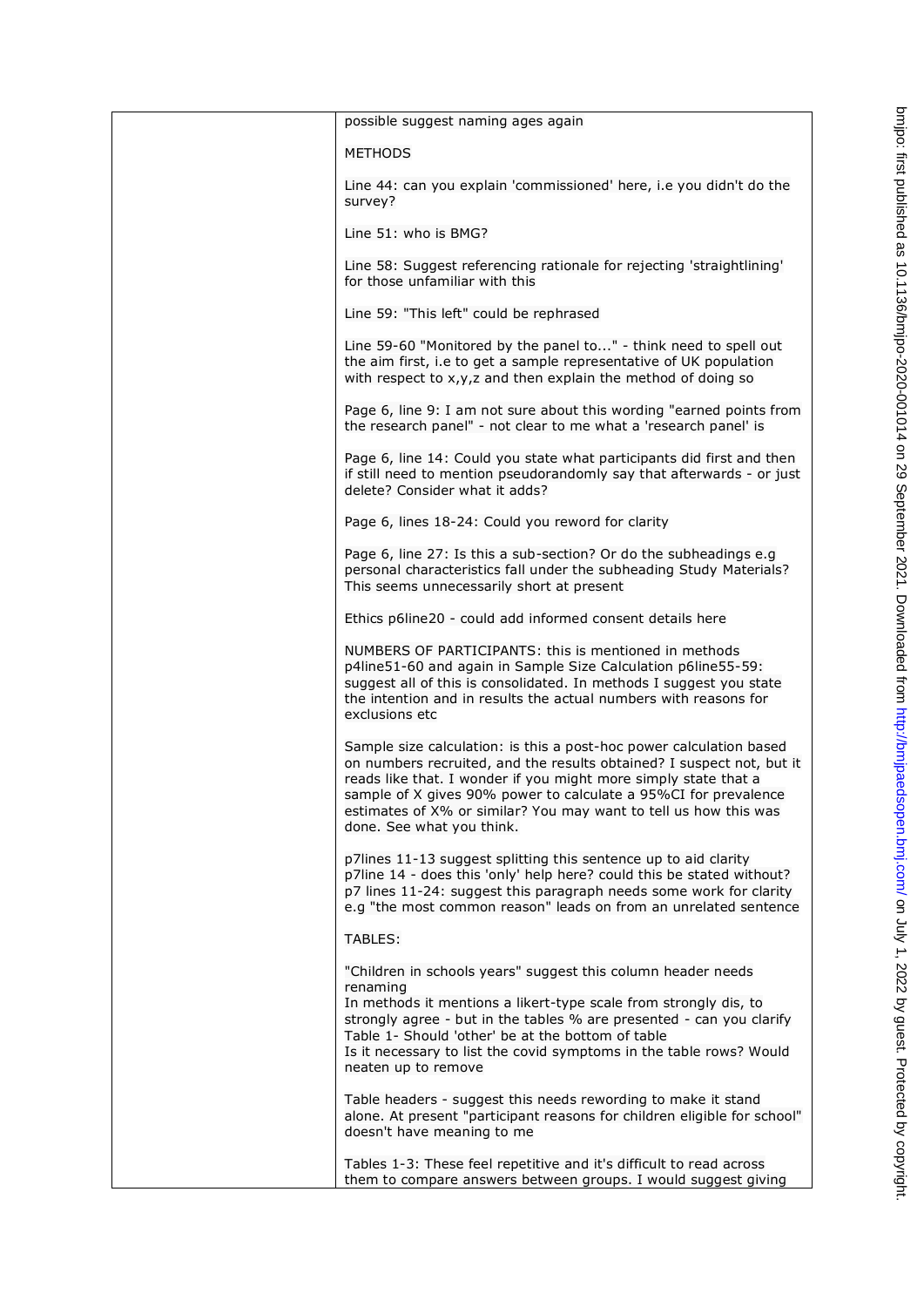| some thought to how you could combine these tables. Perhaps<br>(depending on the answer to the question re Likert scale above) you<br>could do colour coding, add more columns to the table, or come up<br>with another solution that helps the reader to see the differences<br>you found |
|--------------------------------------------------------------------------------------------------------------------------------------------------------------------------------------------------------------------------------------------------------------------------------------------|
| Table 6: Can you explain in what ways "Want to send to school" and<br>"If it were possible, I would feel comfortable sending child to school<br>next week". I see the very strong association and large OR.                                                                                |
| DISCUSSION                                                                                                                                                                                                                                                                                 |
| Sentence one needs to be fleshed out to give more context, timings,<br>country, etc<br>Sentence two contains a double-negative<br>Paragraph 2 contains lots of results and needs more interpretation<br>to make it truly as part of the 'discussion' as you have done in<br>paragraph 3.   |
| <b>LIMITATIONS</b>                                                                                                                                                                                                                                                                         |
| I would suggest starting with the simpler point that this is a cross-<br>sectional study, using new (unvalidated) questions, then move on to<br>the sampling methods, causality, and statistics at the end                                                                                 |
| <b>CONCLUSION</b>                                                                                                                                                                                                                                                                          |
| Sentence 1 does not stand alone. The final sentence feels like an<br>overreach from the data presented. I would suggest that this section<br>needs some fleshing out and reworking                                                                                                         |
| QUESTIONNAIRE                                                                                                                                                                                                                                                                              |
| It would be worth mentioning in the main text that the statements<br>were randomised                                                                                                                                                                                                       |
| Recoding of variables section                                                                                                                                                                                                                                                              |
| This should be in methods                                                                                                                                                                                                                                                                  |
| Small further comments:                                                                                                                                                                                                                                                                    |
| How many twins were there (same dates of birth)?<br>Suggest check throughout for numbers written in full that could be<br>in numerals e.g p5 line 57                                                                                                                                       |
| Very best wishes.                                                                                                                                                                                                                                                                          |

| <b>REVIEWER</b>        | Reviewer name: Dr. Peter Flom<br>Institution and Country: Peter Flom Consulting, United States<br>Competing interests: None |
|------------------------|-----------------------------------------------------------------------------------------------------------------------------|
| <b>REVIEW RETURNED</b> | 06-Jan-2021                                                                                                                 |

| <b>GENERAL COMMENTS</b> | I confine my remarks to statistical aspects of this paper.<br>Unfortunately I think there are some fairly major issues.                                                                                                                                                                                                 |
|-------------------------|-------------------------------------------------------------------------------------------------------------------------------------------------------------------------------------------------------------------------------------------------------------------------------------------------------------------------|
|                         | The way the questionnaires were scored is problematic. The Likert<br>scale items should not be dichotomized (indeed, no multi-category<br>answer should be). Ideally, the items would be factor analyzed<br>(using methods appropriate for ordinal variables) and the resultant<br>scores used as continuous variables. |
|                         | Other issues:                                                                                                                                                                                                                                                                                                           |
|                         | How were the scales validated? Were they pilot tested? Were they<br>tested for reliability?                                                                                                                                                                                                                             |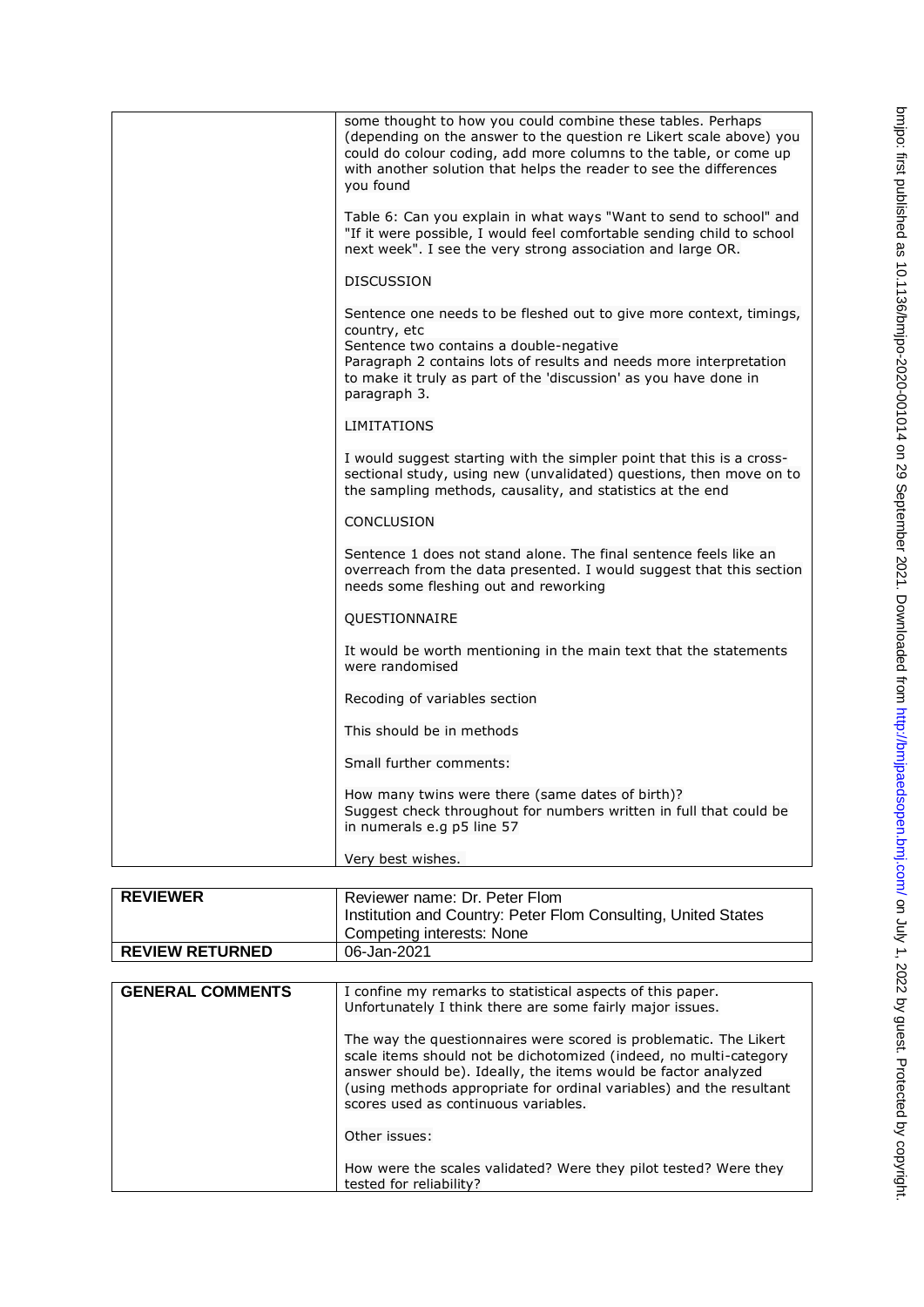|                         | p. 5 How ere the variables operationalized?                                                                                           |
|-------------------------|---------------------------------------------------------------------------------------------------------------------------------------|
|                         |                                                                                                                                       |
|                         | p. 6 The analysis should include ordinal logistic (for ordinal<br>variables) and OLS regression (for the ones that use factor scores, |
|                         | from above).                                                                                                                          |
|                         |                                                                                                                                       |
| <b>REVIEWER</b>         | Reviewer name: Dr. Tim Cheetham                                                                                                       |
|                         | Institution and Country: Newcastle Upon Tyne Hospitals NHS                                                                            |
|                         | Foundation Trust, United Kingdom of Great Britain and Northern                                                                        |
|                         | Ireland                                                                                                                               |
|                         | Competing interests: None                                                                                                             |
| <b>REVIEW RETURNED</b>  | 08-Feb-2021                                                                                                                           |
|                         |                                                                                                                                       |
| <b>GENERAL COMMENTS</b> | The authors wanted to establish why parents sent or did not send                                                                      |
|                         | their child back to school during the COVID pandemic.                                                                                 |
|                         | 1. Was there anything in the conclusions section of the abstract that                                                                 |
|                         | you found surprising? What you have stated here seems to be sound<br>principles irrespective of COVID -what is actually new here?     |
|                         | 2. Likewise the final sentence in the conclusion 'Parents will feel                                                                   |
|                         | more comfortable in sending their children to school if reassured                                                                     |
|                         | that school will be safe, educational and enjoyable' - is this stating                                                                |
|                         | the obvious?                                                                                                                          |
|                         | 3. When you started the study - did you have a hypothesis?                                                                            |
|                         | 4. Design - why 1 week after schools reopened? - why not 2                                                                            |
|                         | weeks? - or 2 days?<br>5. Participants - what do the initials BMG stand for?                                                          |
|                         | 6. Sample size calculation $-$ it sounds like this was conducted after                                                                |
|                         | you had collected data rather than beforehand - is this correct?                                                                      |
|                         | 7. What is meant by 'participants earned points from the research                                                                     |
|                         | panel? - more detail please so it is possible to understand what                                                                      |
|                         | actually happened.                                                                                                                    |
|                         | 8. How were the statements devised?<br>9. PPI - do you think that one school trustee was in a position to                             |
|                         | provide pertinent feedback? Who was the trustee? Were they a                                                                          |
|                         | parent of school-age children? Why not tap into the thoughts of a                                                                     |
|                         | larger group of parents? I don't understand why the questions were                                                                    |
|                         | based on the opinion of one person alone                                                                                              |
|                         | 10. How long does it take to fill in the survey? - what did you tell                                                                  |
|                         | potential participants about this? (see supplementary material). The                                                                  |
|                         | process looks pretty onerous to mehas this got any implications for<br>how the form was completed?                                    |
|                         | 11. The key information is contained in the lengthy, detailed tables                                                                  |
|                         | and I wondered if the authors can think of an approach that might                                                                     |
|                         | make it easier to digest this information. Would it be helpful to                                                                     |
|                         | summarise the 'positive' findings in a separate table, for example?                                                                   |
|                         | 12. Table 1 - what about ' I was waiting to see how other children                                                                    |
|                         | got on first' - is this a pertinent reason?                                                                                           |
|                         | 13. Why did the children of keyworkers not attend school in the                                                                       |
|                         | main?                                                                                                                                 |

# **VERSION 1 – AUTHOR RESPONSE**

Wednesday, 29 September 2021

Dear Prof. Choonara,

We have updated our manuscript from recommendations of your team and peer reviewers below and highlighted yellow in the manuscript. We would like to thank all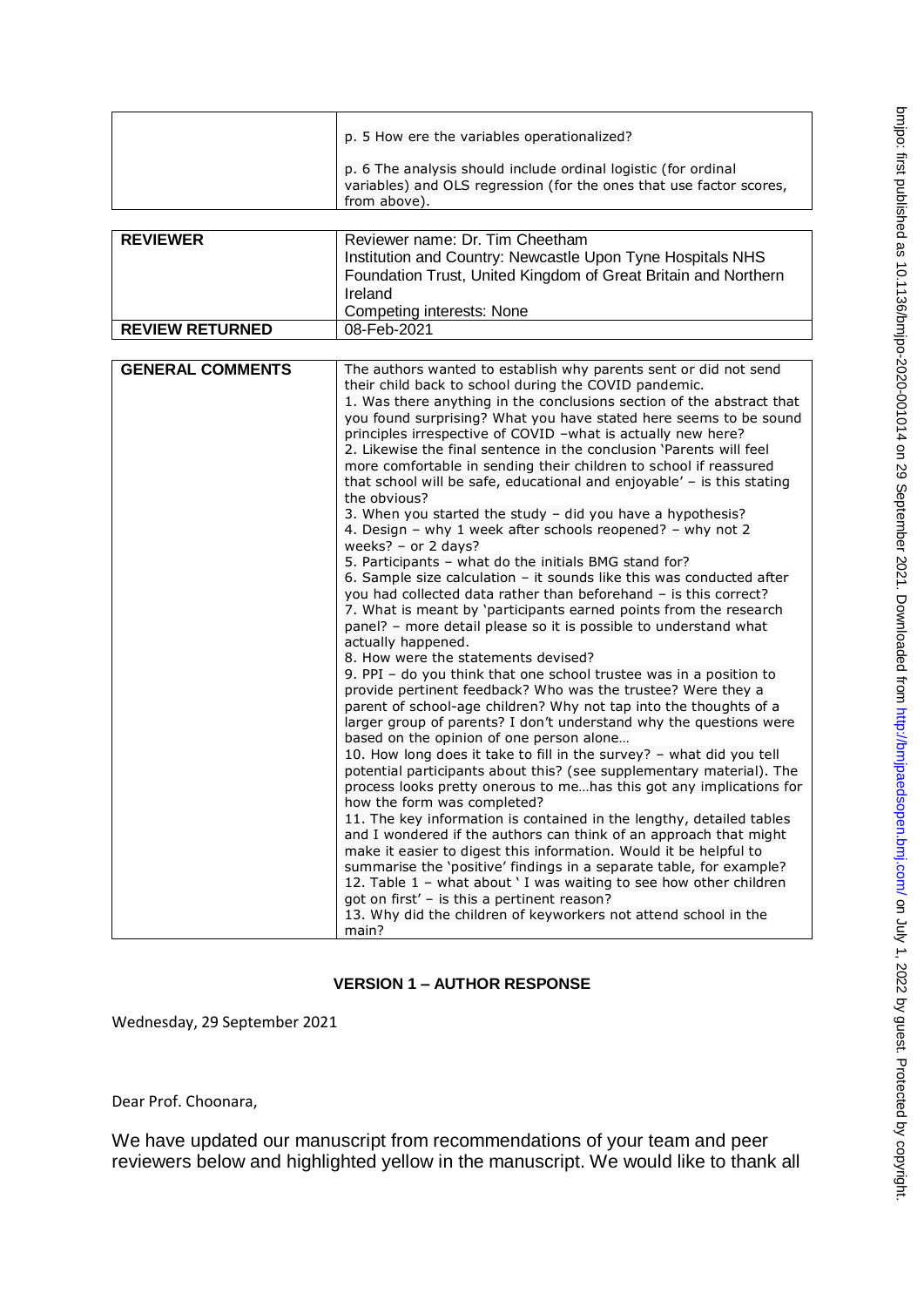# reviewers for their time, and we hope that we have adequately responded to all comments.

Reviewer(s)' Comments to Author (if any):

Reviewer: 1 Reviewer name: Peter Flom

Reviewer: 2 Reviewer name: Sunil Bhopal

Reviewer: 3 Reviewer name: tim cheetham

Reviewer: 1 Institution and Country: Peter Flom Consulting, USA

Reviewer: 2 Institution and Country: Newcastle University, UK

Reviewer: 3 Institution and Country: Newcastle University

Reviewer: 1

<b>Comments to the Author</b> I confine my remarks to statistical aspects of this paper. Unfortunately I think there are some fairly major issues.

1. The way the questionnaires were scored is problematic. The Likert scale items should not be dichotomized (indeed, no multi-category answer should be). Ideally, the items would be factor analyzed (using methods appropriate for ordinal variables) and the resultant scores used as continuous variables.

Response: Thank you for the comments. After discussing your comment with a statistician we feel that the data regarding intention of what parents might do next week (which used the Likert scale and would require factor analysis) is of lesser interest to readers than our data relating to what parents actually did do last week. We have therefore removed the section relating to future intentions and focus instead on parents actual behaviour. This has simplified our message, while retaining all of the key conclusions. In liaison with our statistician, we hope to present the data on future intentions elsewhere, and for now have simply explicitly flagged to the readers that these data were collected.

Other issues:

2. How were the scales validated? Were they pilot tested? Were they tested for reliability?

Response: Having removed the analyses about future intentions, many of these issues no longer apply. In terms of our main outcome measure "have they attended school at all in the past seven days," we feel this has sufficient face validity. All questions are now presented in the supplementary materials to allow readers to review them in detail. No scales were used, other than those relating to child wellbeing – the references for the validation of these are given. All other variables used consisted of single items with good face validity.

3. How were the variables operationalized?

Response: Thank you for the comment. The re-coding of variables has now been described in the main text (Methods section, Recoding of variables).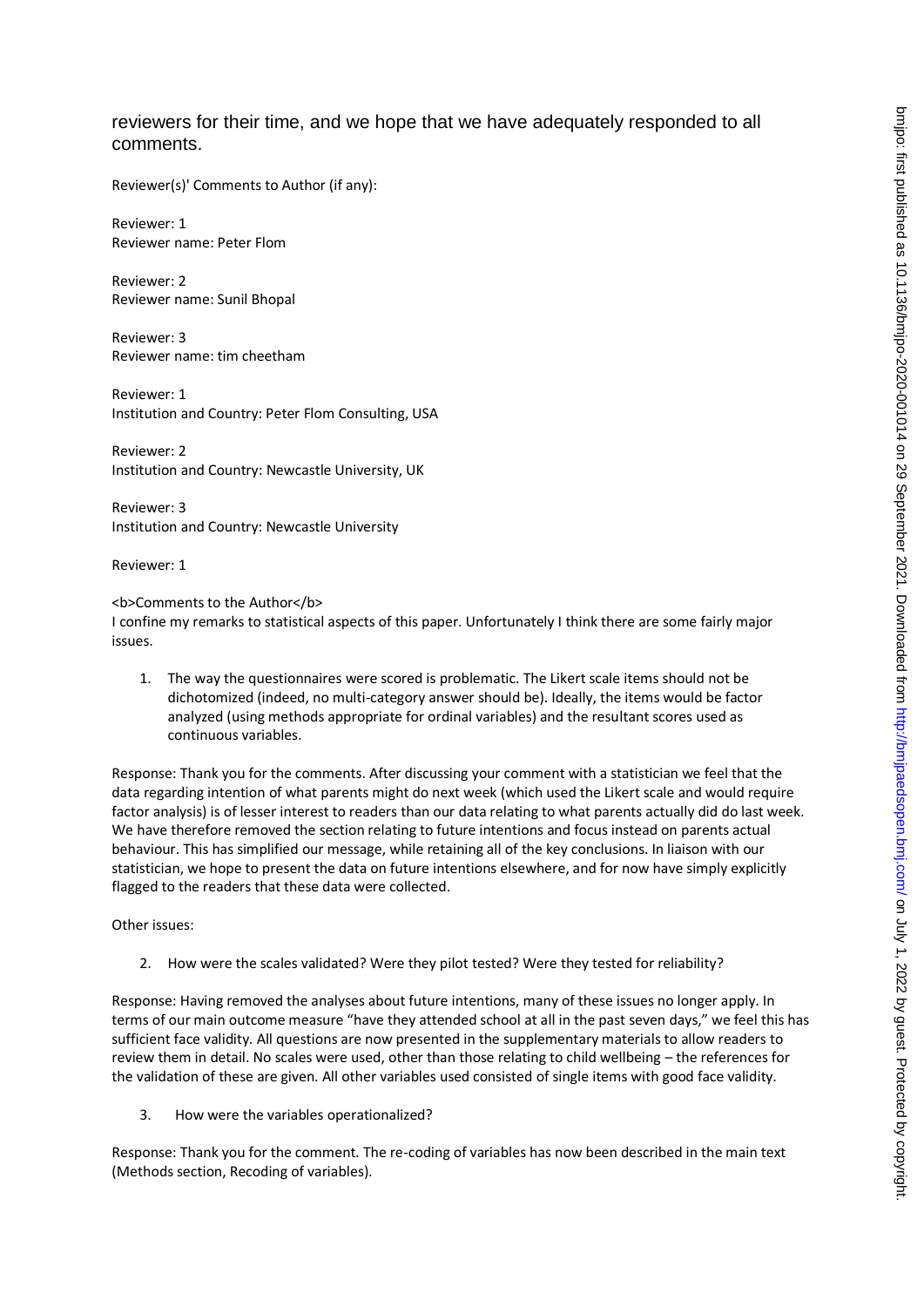4. The analysis should include ordinal logistic (for ordinal variables) and OLS regression (for the ones that use factor scores, from above).

Response: The removal of analyses relating to future intentions should have resolved this issue – no ordinal outcome measures are now reported.

Reviewer: 2

<b>Comments to the Author</b> Dear Authors,

Thank you for giving me the opportunity to review this interesting paper. It poses the question "what factors were associated with parents being willing to send their children back to school in England in early June 2020" when Covid-19 case numbers, hospitalisations and deaths had fallen dramatically from March/April.

You surveyed parents in early June 2020 to help understand parental willingness and concerns about returning their children to in-school education.

Here are some suggestions for improvement which I hope you find useful:

#### INTRODUCTION

5. Ref 1: suggest reference government document rather than speech as this is more detailed, and define this in text including definition of 'keyworker'

Response: Thank you for the comments. The government documents (web pages) are regularly updated due to changes in guidance. Therefore, they do not reflect the rules and regulations at the time of data collection. We used the government media announcements because they are static references. However, we have used detailed / official documents where appropriate. We have added the definition of key worker and included a government document for an additional reference.

6. Paragraph 1: It's relatively clear to me because I was involved, but think this needs some work to bring out clarity for someone who wasn't there. Perhaps, "from x March to y June ONLY children of..." were eligible.

Response: We have now clarified this section and provided the relevant dates.

7. Line 20: define early stages, or state dates?

Response: We have changed this to "it is clear that many parents felt far from comfortable with their children attending school in the first months of the pandemic, even where it was encouraged"

8. Lines 21-28 need fleshing out: what type of studies are these references, how many individuals, what did they say, what were the findings, what was the context (age of child, geography etc), I find it too brief and non informative at the moment

Response: We have added more contextual information. "worldwide" and "19 papers were included in the review, samples representing between 67 and 4,171 school-aged children (five to 19 years)".

9. Lines 34-36: To make this as useful for an international audience as possible suggest naming ages again

Responses: Ages for these year groups appear where they are first discussed (paragraph one of the introduction). Given the word limit, we are unable to repeat information, but hope that, given the brevity of the introduction, readers will be able to find these ages relatively easily.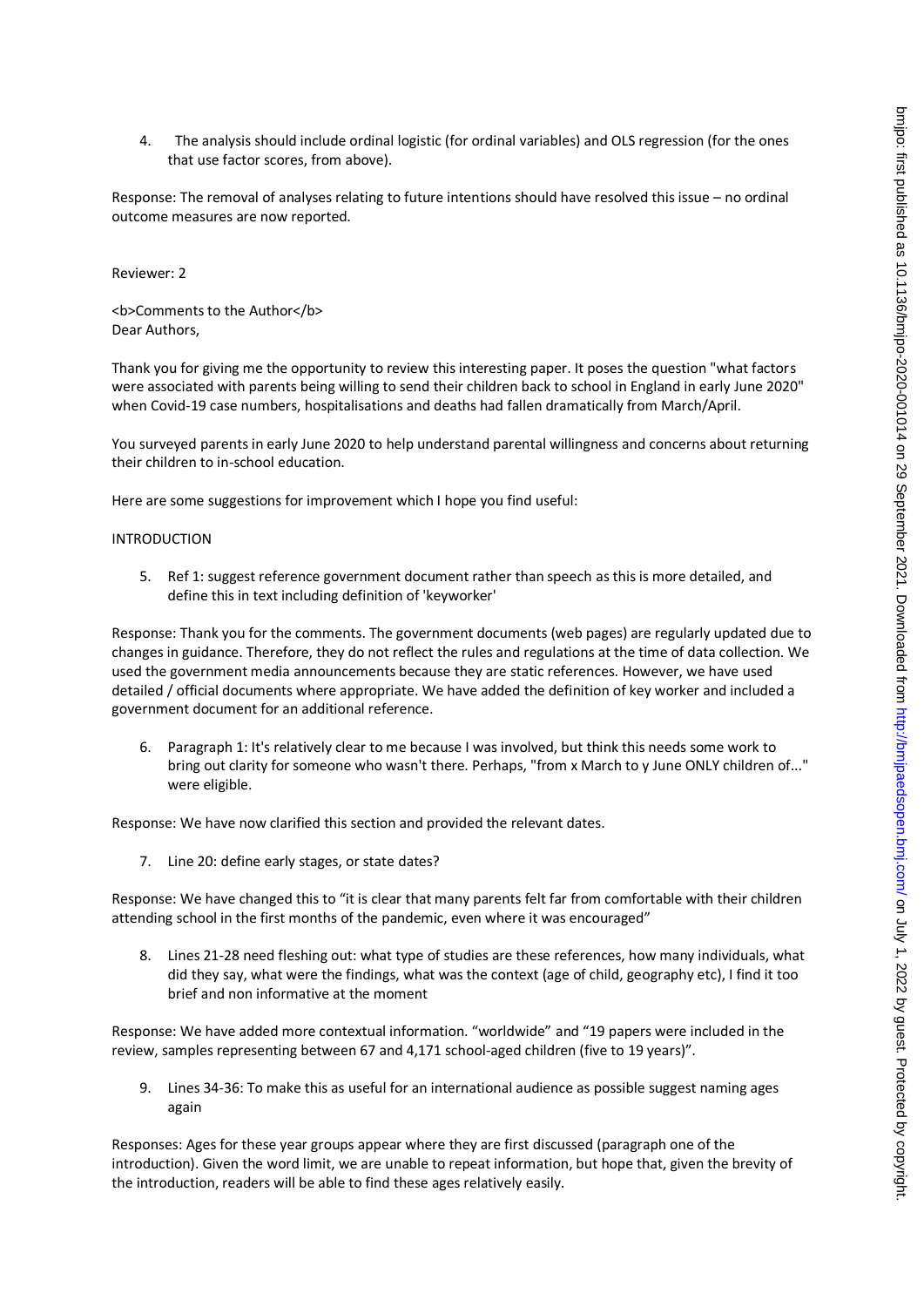#### METHODS

10. Line 44: can you explain 'commissioned' here, i.e you didn't do the survey?

Response: You are correct in that we did not perform data collection. We designed the study materials but paid a market research company (BMG Research) to conduct the survey. We have now clarified this.

11. Line 51: who is BMG?

Response: We have now clarified that 'BMG Research' is a market research company.

12. Line 58: Suggest referencing rationale for rejecting 'straightlining' for those unfamiliar with this

Response: We have added to the definition of straightlining that it "suggests inattention to the questions."

13. Line 59: "This left" could be rephrased

Response: We have rephrased to "2,010 participants remained".

14. Line 59-60 "Monitored by the panel to..." - think need to spell out the aim first, i.e to get a sample representative of UK population with respect to x,y,z and then explain the method of doing so

Response: We have rephrased this sentence, which we hope is clearer.

15. Page 6, line 9: I am not sure about this wording "earned points from the research panel" - not clear to me what a 'research panel' is

Response: Research panel is the term used to describe the method of selecting participants (usually by demographic characteristics or knowledge of a particular topic / issue) from a pool of people who have been pre-recruited by a market research company to receive invitations about future studies. These participants are rewarded for taking part with points, which can be accumulated and exchanged for money once a certain threshold (e.g. £50) is reached. Rather than complicate the paper, and bearing the word limitations in mind, we have clarified that "participants were paid equivalent to £0.60."

16. Page 6, line 14: Could you state what participants did first and then if still need to mention pseudorandomly say that afterwards - or just delete? Consider what it adds?

Response: We have removed pseudorandomly.

17. Page 6, lines 18-24: Could you reword for clarity

Response: We have reworded this section which I hope brings clarity. "Our survey had two sections. Section one was only completed by parents who had a child in reception, year one, or year six or by parents who did not have a child in these year groups, but they or their spouse were a key worker. It contained questions about whether the child had attended school in the past week. Section two was completed by these parents and also by parents who did not have a child eligible to attend school. It contained general questions on views about risk of COVID-19, family living and school safety measures. In this paper we only report data from section one, relating to actual attendance in the past week."

18. Page 6, line 27: Is this a sub-section? Or do the subheadings e.g personal characteristics fall under the subheading Study Materials? This seems unnecessarily short at present

Response: We have made this section clearer to indicate each section are a sub-heading of study materials.

19. Ethics p6line20 - could add informed consent details here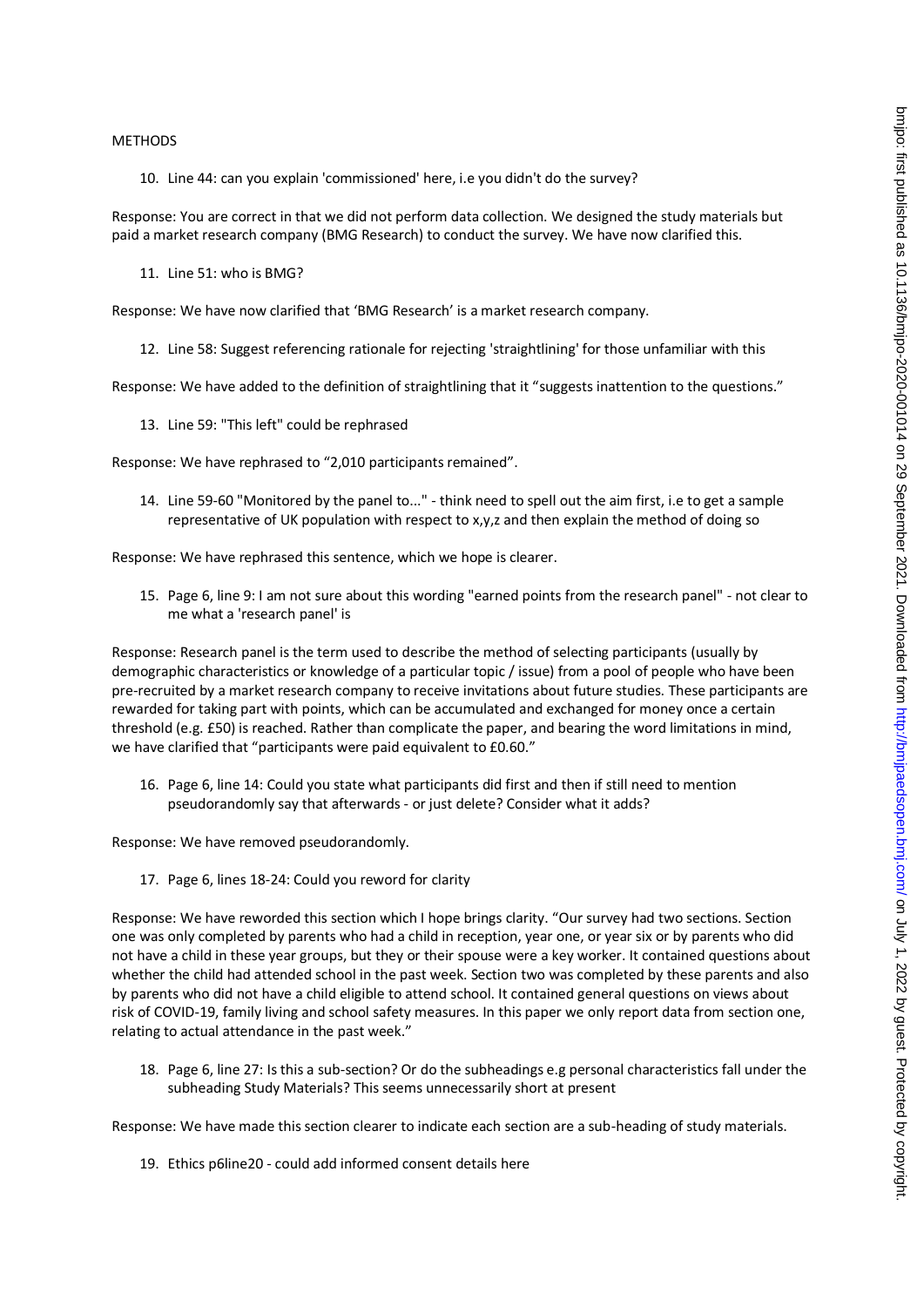Response: Unfortunately, given the word count restrictions we feel the confirming that he study met the ethical criteria for our institution is hopefully sufficient.

20. NUMBERS OF PARTICIPANTS: this is mentioned in methods p4line51-60 and again in Sample Size Calculation p6line55-59: suggest all of this is consolidated. In methods I suggest you state the intention and in results the actual numbers with reasons for exclusions etc

Response: We have consolidated this section.

21. Sample size calculation: is this a post-hoc power calculation based on numbers recruited, and the results obtained? I suspect not, but it reads like that. I wonder if you might more simply state that a sample of X gives 90% power to calculate a 95%CI for prevalence estimates of X% or similar? You may want to tell us how this was done. See what you think.

Response: We have altered the sample size section following comment 20 and therefore this section is now clearer. A post-hoc power calculation was used because we separated the data into sub-samples during analysis.

22. p7lines 11-13 suggest splitting this sentence up to aid clarity

Response: The results section has been updated and is hopefully now clearer.

23. p7line 14 - does this 'only' help here? could this be stated without? Response: The results section has been updated and is hopefully clearer.

24. p7 lines 11-24: suggest this paragraph needs some work for clarity e.g "the most common reason" leads on from an unrelated sentence

Response: The results section has been updated and is hopefully clearer.

### TABLES:

25. "Children in schools years" suggest this column header needs renaming In methods it mentions a likert-type scale from strongly dis, to strongly agree - but in the tables % are presented - can you clarify

Response: We used a Likert scale to measure willingness to send your child to school in the future. Following the statistical review comments, and discussion with our own statistician, we have now removed those data from this paper. We think this now tells a much cleaner story and hope it is now clearer that the outcome data we presented are dichotomous – the child either did, or did not, attend school last week.

26. Table 1- Should 'other' be at the bottom of table

Response: This was an error. Statement now states "other reason", these tables have also been moved to supplementary materials and used a more narrative approach as suggested in comment 30.

27. Is it necessary to list the covid symptoms in the table rows? Would neaten up to remove

Response: We have kept this in as it reflects the exact wording used and hopefully makes clear to the reader that we guided respondents as to what symptoms to consider.

28. Table headers - suggest this needs rewording to make it stand alone. At present "participant reasons for children eligible for school" doesn't have meaning to me

Response: We have clarified the table headings.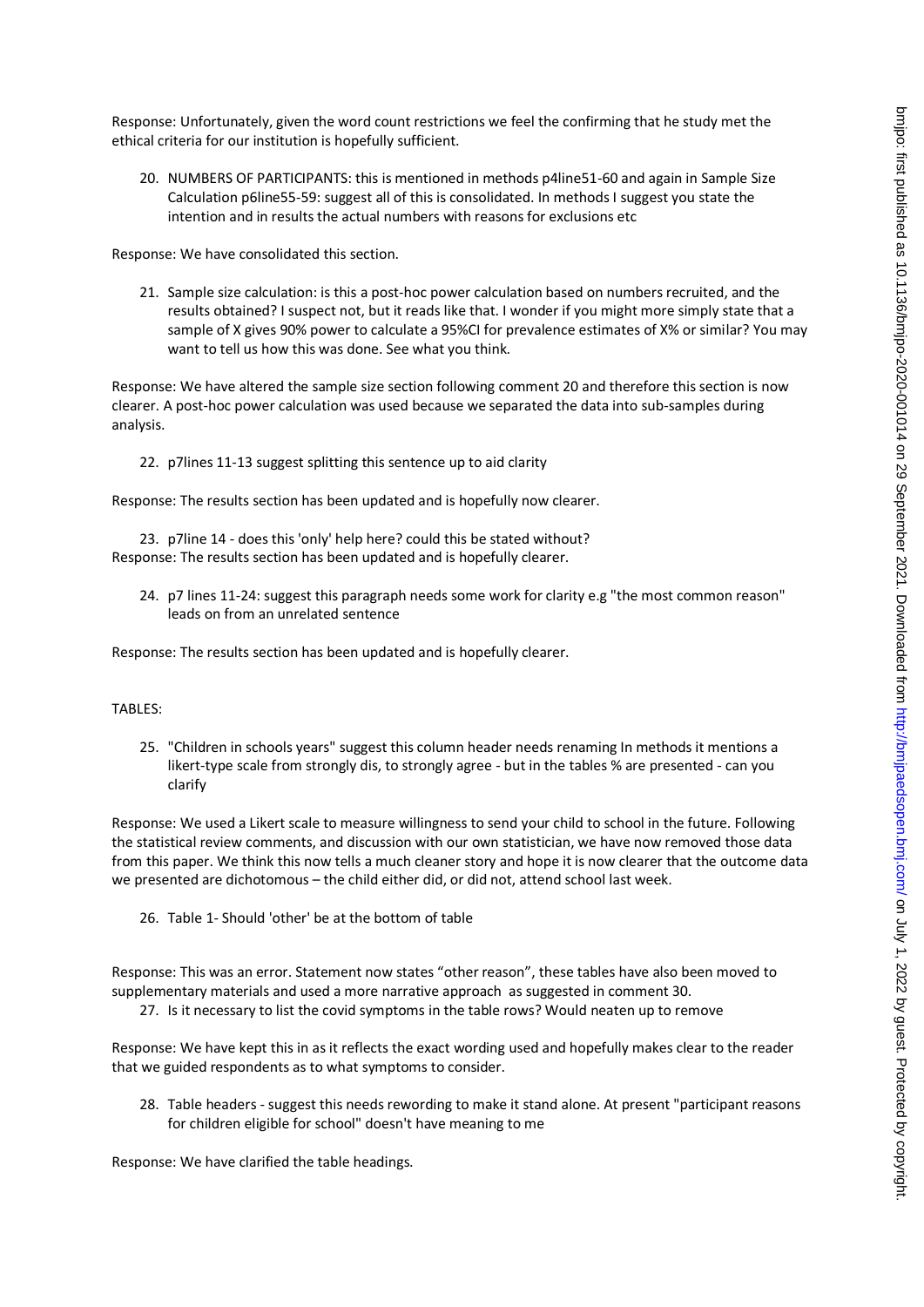29. Tables 1-3: These feel repetitive and it's difficult to read across them to compare answers between groups. I would suggest giving some thought to how you could combine these tables. Perhaps (depending on the answer to the question re Likert scale above) you could do colour coding, add more columns to the table, or come up with another solution that helps the reader to see the differences you found

Response: We have now moved these tables into the supplementary materials and described the most interesting data narratively in the text.

30. Table 6: Can you explain in what ways "Want to send to school" and "If it were possible, I would feel comfortable sending child to school next week". I see the very strong association and large OR.

Response: As noted above, we have removed this section from the paper.

#### DISCUSSION

31. Sentence one needs to be fleshed out to give more context, timings, country, etc Sentence two contains a double-negative Paragraph 2 contains lots of results and needs more interpretation to make it truly as part of the 'discussion' as you have done in paragraph 3.

Response: We have removed the double negative sentence, reworded the opening sentence, and reviewed the discussion.

### LIMITATIONS

32. I would suggest starting with the simpler point that this is a cross-sectional study, using new (unvalidated) questions, then move on to the sampling methods, causality, and statistics at the end

Response: We have re-ordered the limitations as suggested.

#### **CONCLUSION**

33. Sentence 1 does not stand alone. The final sentence feels like an overreach from the data presented. I would suggest that this section needs some fleshing out and reworking

Response: We have re-written the conclusion.

#### QUESTIONNAIRE

34. It would be worth mentioning in the main text that the statements were randomised

Response: Many of the relevant statements are no longer reported. However, we have added where relevant that some statements were presented in a random order.

35. Recoding of variables section, this should be in methods

Response: Thank you for the comment, we agree and have moved into the main paper.

Small further comments:

36. How many twins were there (same dates of birth)?

Response: We do not hold this information. We only asked participants to provide data about one child with the most recent birthday (and to select a child if two or more shared that birthday).

37. Suggest check throughout for numbers written in full that could be in numerals e.g p5 line 57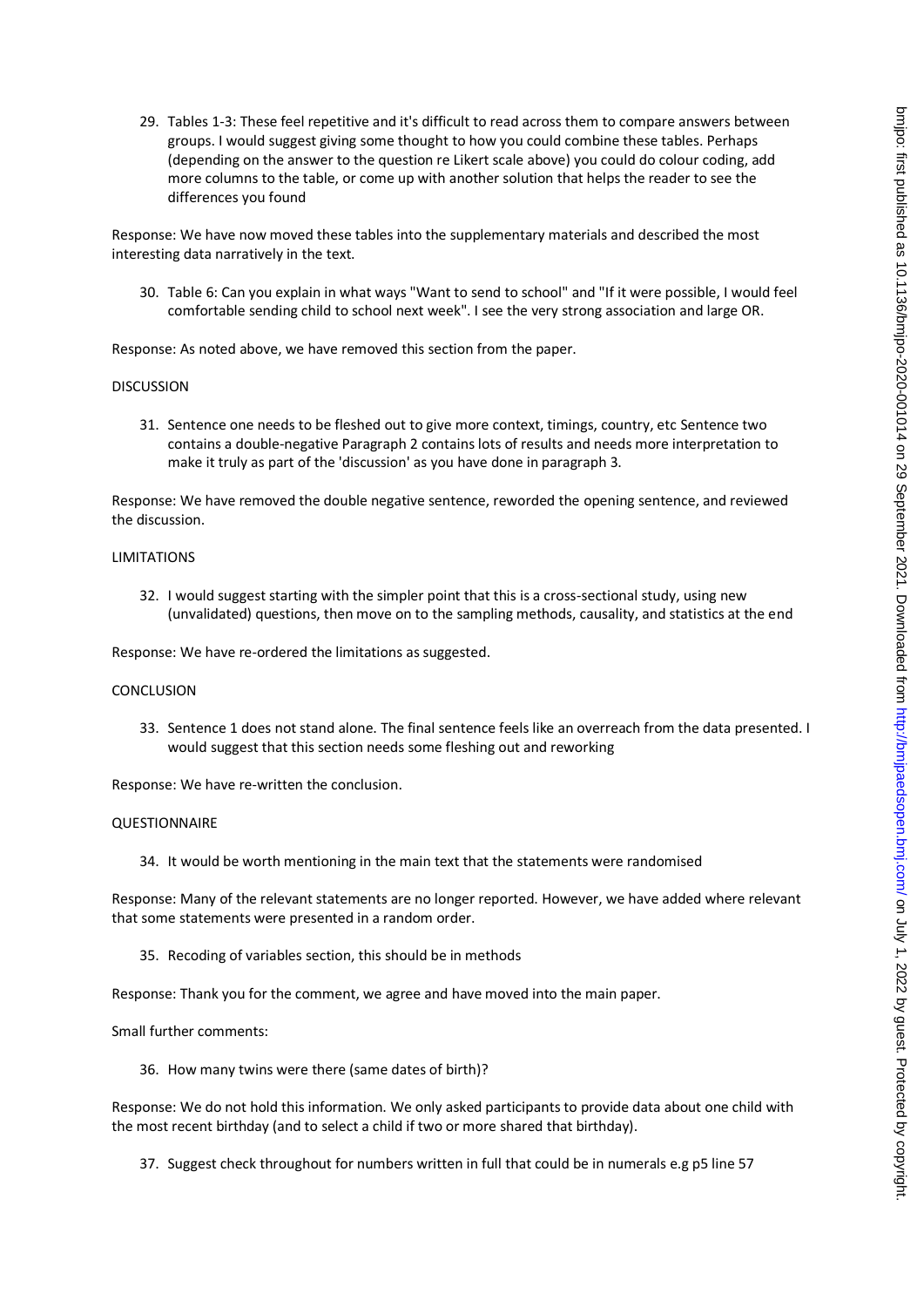Response: Thank you for comment and we have resolved this.

Very best wishes.

Reviewer: 3

<b>Comments to the Author</b>

The authors wanted to establish why parents sent or did not send their child back to school during the COVID pandemic.

38. Was there anything in the conclusions section of the abstract that you found surprising? What you have stated here seems to be sound principles irrespective of COVID –what is actually new here?

Response: Thank you for your comments. We have re-worded our conclusion which we hope provides information on the results we found surprising and what was new.

39. Likewise the final sentence in the conclusion 'Parents will feel more comfortable in sending their children to school if reassured that school will be safe, educational and enjoyable' – is this stating the obvious?

Response: Having discussed these findings with policy makers, we can confirm that sometimes what can seem obvious to us, has a lot more impact with data behind it. We hope that a short paper emaphsising that these points are empirically tested and confirmed will provide support to others having similar conversations now, or in future pandemics.

40. When you started the study – did you have a hypothesis?

Response: Our hypothesis is based on the systematic review we described in the introduction. Parental willingness to send their children to school would be impacted by perceived risk of infection, education and child's mental health.

33. Design – why 1 week after schools reopened? – why not 2 weeks? – or 2 days?

Response: We could readily have chosen any period during this stage of the reopenings. However, we had to wait one week for our outcome measure to make sense ("have they attended school at all in the past seven days").

34. Participants – what do the initials BMG stand for?

Response: We have responded to this in point 11 by reviewer 2. We have clarified the title of the company as 'BMG Research' and included a reference to their company website.

35. Sample size calculation – it sounds like this was conducted after you had collected data rather than beforehand – is this correct?

Response: Our sample size of about 2000 was chosen a priori to give a confidence interval of plus or minus about 2% for each prevalence estimate for the full sample. However in this paper we use smaller subsamples. We therefore use a post-hoc calculation on the sub samples. We also clarified this section in response to points 20 and 21 from reviewer 2.

36. What is meant by 'participants earned points from the research panel? – more detail please so it is possible to understand what actually happened.

Response: Thank you for your comment. We clarified this following point 15 to reviewer 2. Research panel is the term used to describe the method of selecting participants (usually by demographic characteristics or knowledge of a particular topic / issue) from a pool of people who have been pre-recruited by a market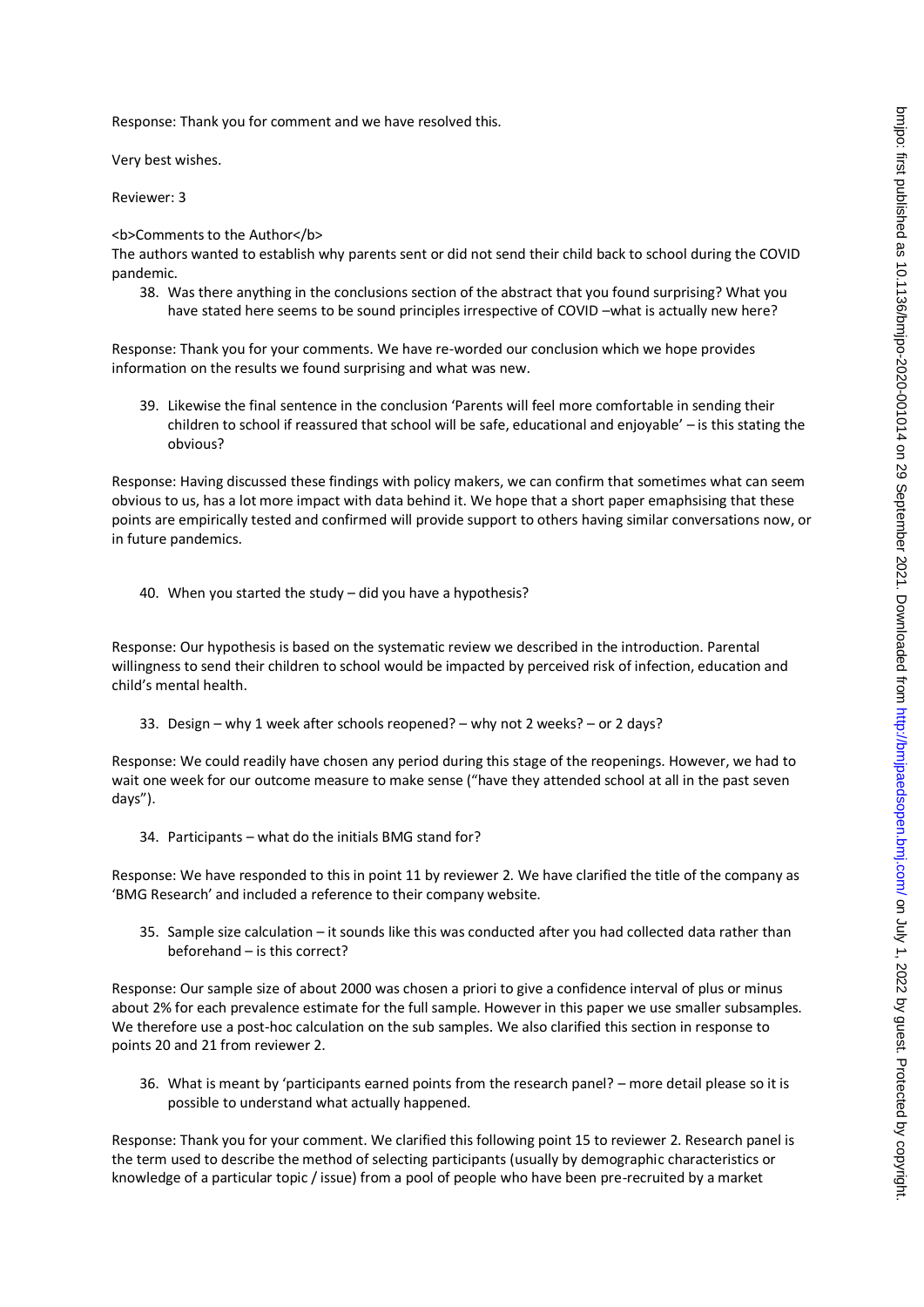research company to receive invitations about future studies. These participants are rewarded for taking part with points, which can be accumulated and exchanged for money once a certain threshold (e.g. £50) is reached. Rather than complicate the paper, and bearing the word limitations in mind, we have clarified that "participants were paid equivalent to £0.60."

37. How were the statements devised?

Response: Most of the statements referred to have now been removed from this paper, following discussions around the statistical reviewers comments. The statements asking participants why they had or had not sent their children back to school were developed based on our understanding of the literature, informal conversations with parents, our impression from meetings with policy colleagues working in this field, review of social media comments, and discussion with one school trustee.

38. PPI – do you think that one school trustee was in a position to provide pertinent feedback? Who was the trustee? Were they a parent of school-age children? Why not tap into the thoughts of a larger group of parents? I don't understand why the questions were based on the opinion of one person alone…

Response: The trustee is one of the authors on the paper. She does have school age children. The statements were not based on the opinion of a single person – they were developed independently and then, as an additional measure, we sought a second opinion from her. In practice, in addition to our list of statements, we also included an "other – please write in" option. This was used by, at most, 13% of participants, suggesting that our statements did indeed reflect the majority of concerns that parents had.

39. How long does it take to fill in the survey? – what did you tell potential participants about this? (see supplementary material). The process looks pretty onerous to me…has this got any implications for how the form was completed?

Response: Excluding a few outliers who appear to have started to respond on one day and came back to finish the survey the next day, the median time taken to respond was 11 minutes.

40. The key information is contained in the lengthy, detailed tables and I wondered if the authors can think of an approach that might make it easier to digest this information. Would it be helpful to summarise the 'positive' findings in a separate table, for example?

Response: Thank you for your comment. We have moved table 1-3 into the supplementary materials and described key results narratively. We have also removed a large chunk of the more complicated analyses, which we think makes for a cleaner paper.

41. Table 1 – what about ' I was waiting to see how other children got on first' – is this a pertinent reason?

Response: We would hope that this is captured either under "I think it is too risky for my child to attend school at the moment" [given that the underlying motive for waiting to see is a sense of risk and the policy implications are the same] or else is something that a parent would record under the "other" option that was available to them.

42. Why did the children of keyworkers not attend school in the main?

Response: This information is in Table one of the supplementary material and in paragraph two of the Results section: "because the school was not open" (52%).

Editor(s)' Comments to Author (if any):

Associate Editor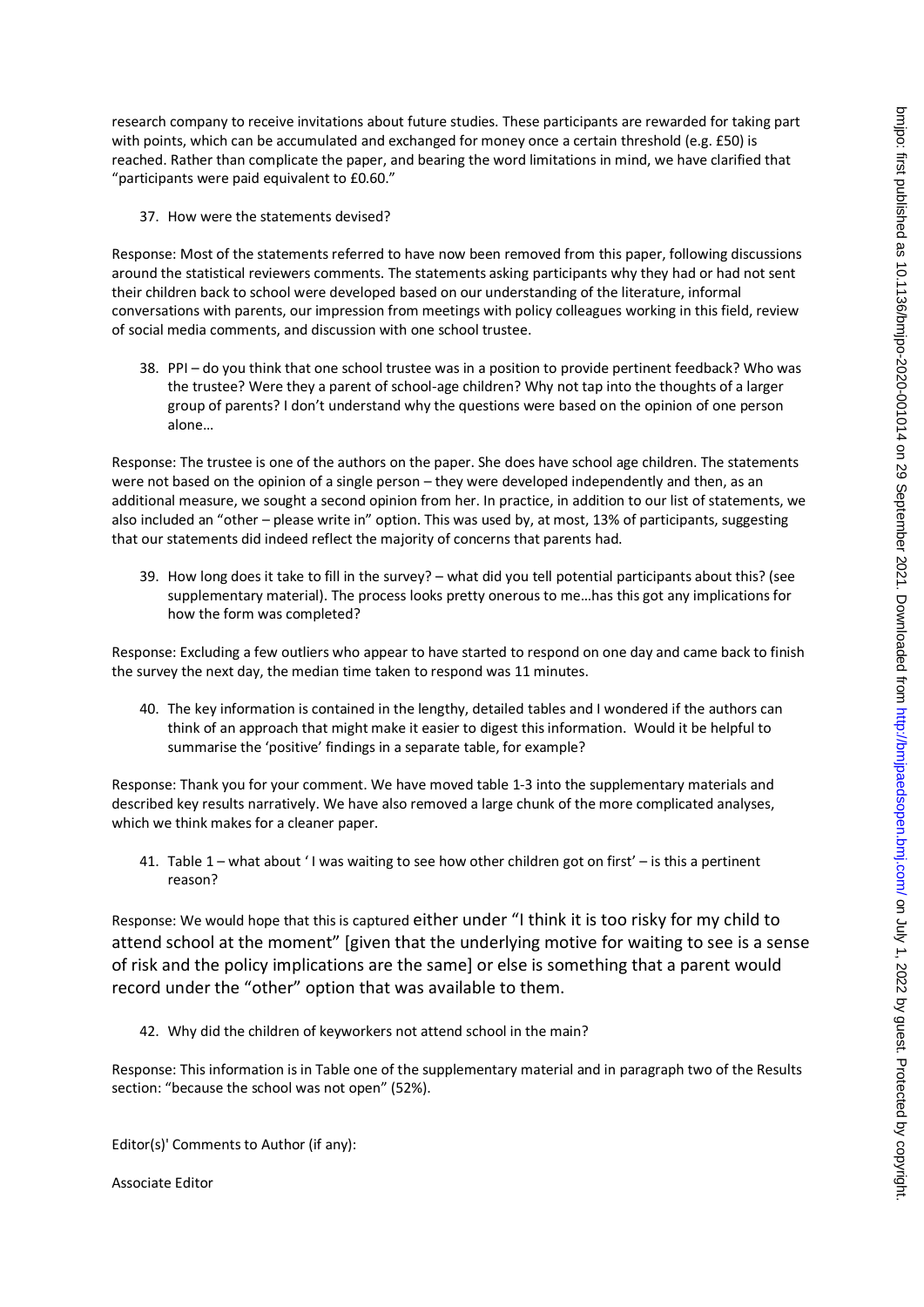Comments to the Author:

Thank you for the opportunity to consider this interesting and topical manuscript. Three reviewers have generously given their time to provide feedback. The consensus is that the current version of this paper requires major revision before it can be suitable for publication. Please give careful consideration to the detailed comments from each of the three reviewers and address their concerns.

43. In addition, please also provide a definition of 'willingness' in the paper and describe how this relates to behaviours and intentions.

Response: Thank you for your comment. We have now removed the data on "willingness" and refocussed on actual behaviour which we think is now clearer.

We look forward to receiving the next version of your manuscript.

Editor in Chief

You need to address the comments of the stats reviewer first. This may change your findings. You then need to address the concerns of the other two reviewers. If you need more time let us know.

44. Reviewer 2 raises concerns about too much data in the tables. We agree. Consider supplementary tables for full data and key data for tables in main paper.

Response: Thank you for your comments. We have moved table 1-3 into the supplementary materials and described key results narratively. As also suggested by reviewer 2.

45. Correct the typo in Table 4 Ethnicity BAME children of key workers % >100%

Response: Apologies, this has been corrected.

Thank you for your consideration of this manuscript.

Sincerely,

Lisa Woodland (on behalf of all authors)

## **VERSION 2 – REVIEW**

| <b>REVIEWER</b>         | Reviewer name: Dr. Sunil Bhopal<br>Institution and Country: Newcastle University, United Kingdom of<br>Great Britain and Northern Ireland                                                                                                                                                                                |
|-------------------------|--------------------------------------------------------------------------------------------------------------------------------------------------------------------------------------------------------------------------------------------------------------------------------------------------------------------------|
|                         | Competing interests: None                                                                                                                                                                                                                                                                                                |
| <b>REVIEW RETURNED</b>  | 17-Apr-2021                                                                                                                                                                                                                                                                                                              |
|                         |                                                                                                                                                                                                                                                                                                                          |
| <b>GENERAL COMMENTS</b> | Congratulations to the authors on this revision and for thoroughly<br>addressing my comments. I feel this is a much more readable and<br>interpretable piece and hope that authors, the journal and readers<br>agree!<br>A couple of tiny comments I spotted which can be dealt with by the<br>authors & editorial team. |
|                         | 1) BMG Research is mentioned twice (line 56 -58) but direct link<br>given that this is the market research company mentioned above                                                                                                                                                                                       |
|                         | 2) Headings - seem to go askew in Methods - will be worth double<br>checking editorially                                                                                                                                                                                                                                 |
|                         | 3) Table 1 header - typo in 'workers'                                                                                                                                                                                                                                                                                    |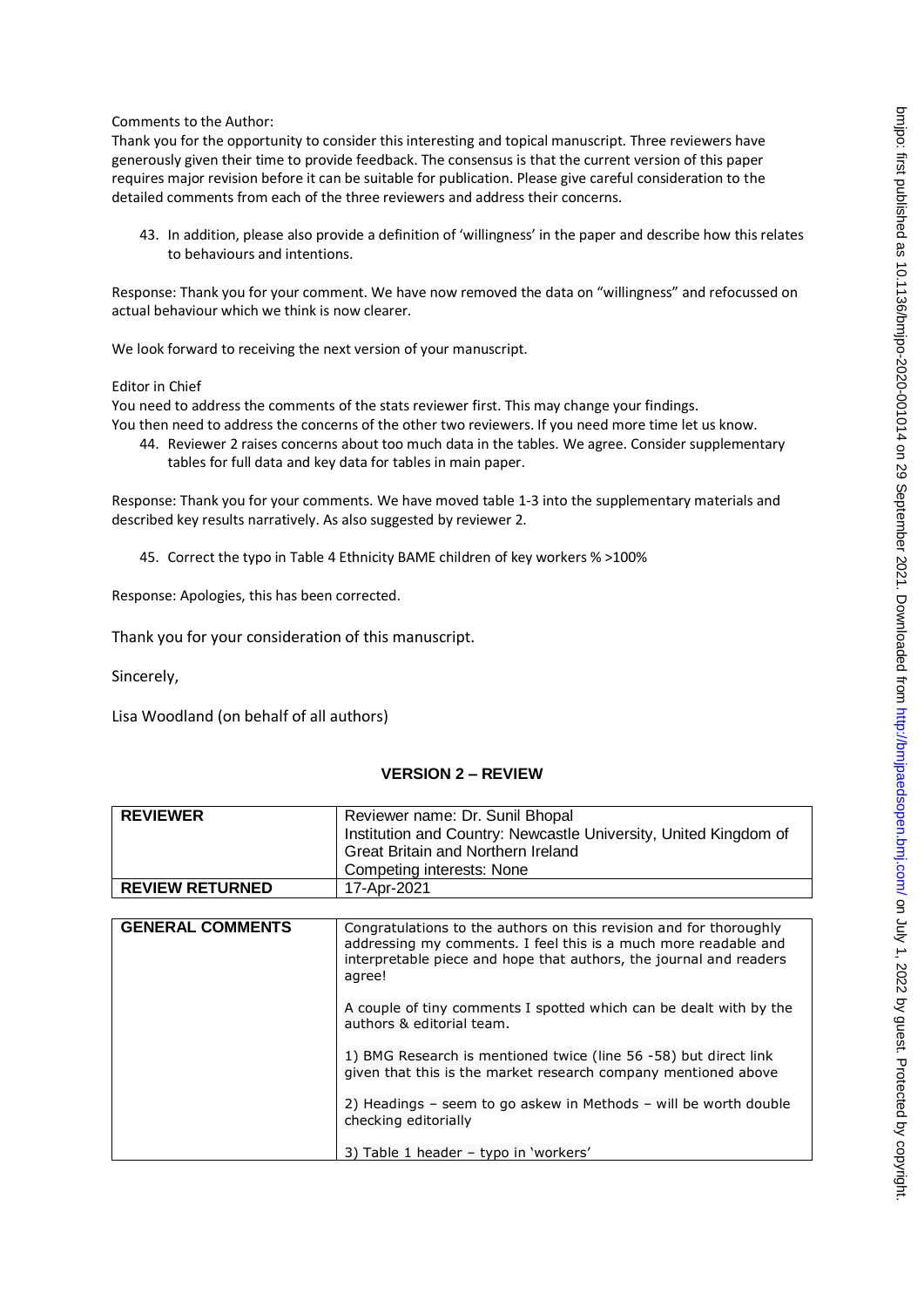| <b>REVIEWER</b>         | Reviewer name: Dr. Peter Flom                                                                                                                |
|-------------------------|----------------------------------------------------------------------------------------------------------------------------------------------|
|                         | Institution and Country: Peter Flom Consulting, United States                                                                                |
|                         | Competing interests: None                                                                                                                    |
| <b>REVIEW RETURNED</b>  | 13-Apr-2021                                                                                                                                  |
|                         |                                                                                                                                              |
| <b>GENERAL COMMENTS</b> | I confine my remarks to statistical aspects of this paper. These                                                                             |
|                         | were very simple, but appropriately so, and I recommend                                                                                      |
|                         | publication.                                                                                                                                 |
|                         |                                                                                                                                              |
| <b>REVIEWER</b>         | Reviewer name: Dr. Tim Cheetham                                                                                                              |
|                         | Institution and Country: Newcastle Upon Tyne Hospitals NHS                                                                                   |
|                         | Foundation Trust, United Kingdom of Great Britain and Northern                                                                               |
|                         | Ireland                                                                                                                                      |
|                         | Competing interests: None                                                                                                                    |
| <b>REVIEW RETURNED</b>  | 26-Apr-2021                                                                                                                                  |
|                         |                                                                                                                                              |
| <b>GENERAL COMMENTS</b> | Looking good - very minor comments only                                                                                                      |
|                         | What this study adds:                                                                                                                        |
|                         | Is 'education' a reason not to send the child back to school? - do                                                                           |
|                         | you mean 'perceived benefits of education'?                                                                                                  |
|                         | What is BMG? Please expand when first used                                                                                                   |
|                         | Clumsy grammar – eg All participants were asked to select their<br>child with the most recent birthday to answer questions about -<br>page 5 |
|                         |                                                                                                                                              |

# **VERSION 2 – AUTHOR RESPONSE**

Associate Editor

Comments to the Author:

Thank you to the authors for their comprehensive reworking of the paper in response to the issues raised by the reviewers - this has resulted in a much improved manuscript focussing on behaviours.

Reviewer 1 is now satisfied with the simplified, appropriate statistics but there are a few remaining issues which have been identified by reviewers 2 and 3 - please could the authors give these careful consideration.

Reviewer: 1

Dr. Peter Flom, Peter Flom Consulting

<b>Comments to the Author</b>

I confine my remarks to statistical aspects of this paper. These were very simple, but appropriately so, and I recommend publication.

Response: Thank you for the recommendation.

Reviewer: 2 Dr. Sunil Bhopal, Newcastle University <b>Comments to the Author</b>

Congratulations to the authors on this revision and for thoroughly addressing my comments. I feel this is a much more readable and interpretable piece and hope that authors, the journal and readers agree!

Response: Thank you for the positive feedback, we are pleased you approve of the alterations we made. We do also agree that this piece of work is much more readable.

A couple of tiny comments I spotted which can be dealt with by the authors & editorial team.